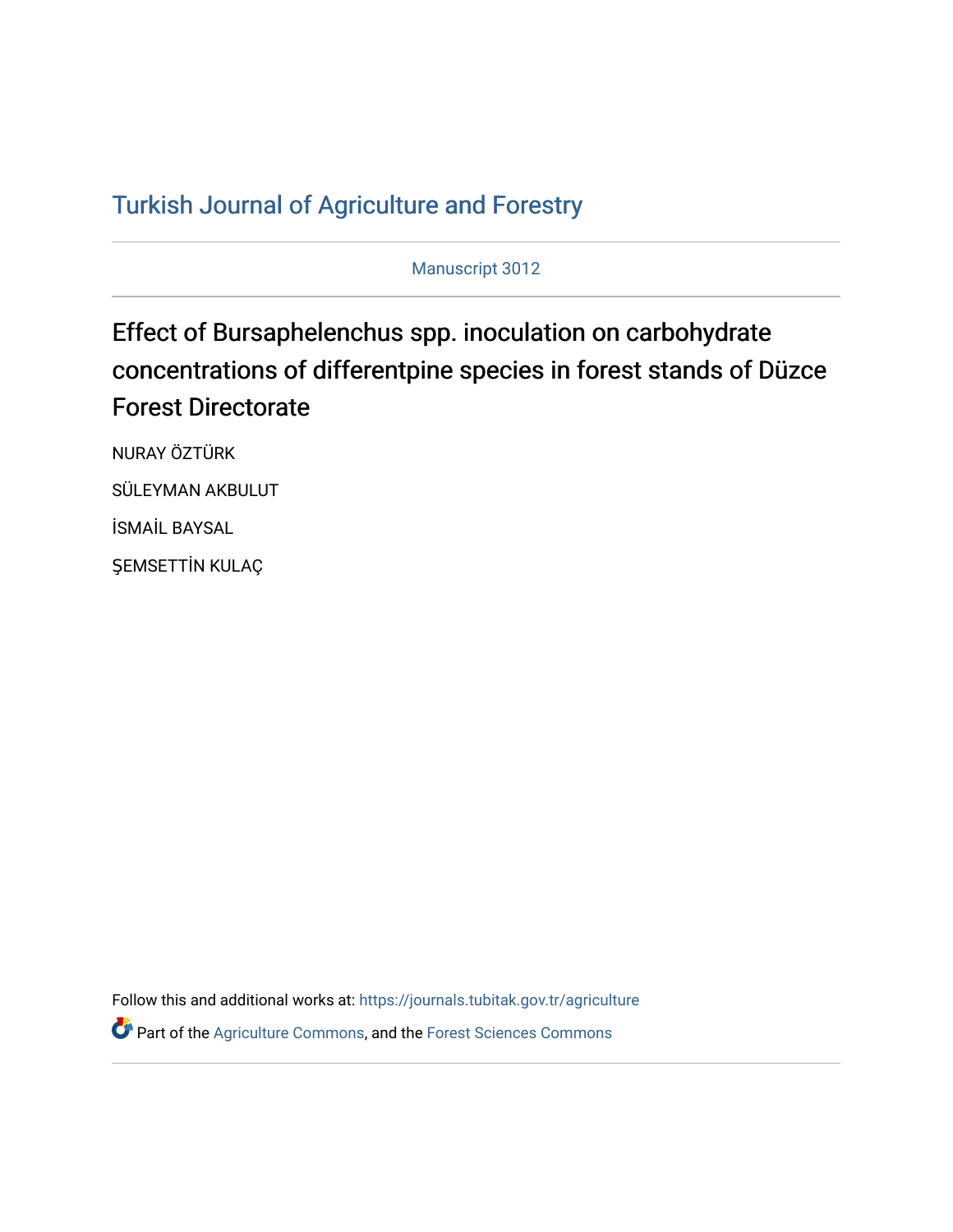

**Turkish Journal of Agriculture and Forestry Turk J Agric For** 

**http://journals.tubitak.gov.tr/agriculture/**

## **Effect of** *Bursaphelenchus* **spp. inoculation on carbohydrate concentrations of different pine species in forest stands of Düzce Forest Directorate**

**Nuray ÖZTÜRK1 , Süleyman AKBULUT2,\*, İsmail BAYSAL2 , Şemsettin KULAÇ3**

<sup>1</sup> Department of Forest Entomology and Protection, Faculty of Forestry, Düzce University, Düzce, Turkey <sup>2</sup><br><sup>2</sup> Department of Forest Entample ay and Protection, Faculty of Forestry, Lunia *V*âtin Geleki University, Lunia  $^2$ Department of Forest Entomology and Protection, Faculty of Forestry, İzmir Kâtip Çelebi University, İzmir, Turkey  $3$ Department of Silviculture, Faculty of Forestry, Düzce University, Düzce, Turkey

| <b>Received: 24.01.2022</b> |  | Accepted/Published Online: 19.06.2022 |  | <b>Final Version: 21.06.2022</b> |
|-----------------------------|--|---------------------------------------|--|----------------------------------|
|-----------------------------|--|---------------------------------------|--|----------------------------------|

**Abstract:** The pinewood nematode (*Bursaphelenchus xylophilus*) is one of the most important pathogens of conifer forests worldwide that causes the pine wilt disease. This problem has increased the scientific interest in *Bursaphelenchus* species both in the world and in Turkey. Previously, six *Bursaphelenchus* species were isolated from wilted pine trees in Turkey. The main goal of this study was to investigate the effects of nematode inoculation on the total carbohydrate concentrations of tree species. Native six *Bursaphelenchus*  species were inoculated on three pine species (*Pinus pinaster*, *P. nigra*, and *P. sylvestris*) under natural stand conditions. Two different doses of nematodes (2000 and 20,000) were used for inoculation. For each treatment, three trees of each species were inoculated. The total carbohydrate concentrations were differed significantly among tree species, nematode species and between nematode doses. The total carbohydrate concentration values were higher in *P. pinaster* than both *P. nigra* and *P. sylvestris*. These results may suggest that pine species responded to nematode inoculation by changing the amount of TCC.

**Key words:** *Bursaphelenchus*, pine, carbohydrate concentration, inoculation

### **1. Introduction**

Stress is defined as any biotic and abiotic environmental factors potentially unfavorable to plants (Rhodes and Nadolska-Orczyk 2001). These factors play very important roles in the changes and development of forest ecosystems (Shibata et al., 2010). The growth and development of trees in forests are governed by the interactions between these components. Stress in a plant can be divided into two basic categories as abiotic and biotic (Verma et al., 2013; Gull et al., 2019). Biotic stress is caused by biological agents like insects, viruses, bacteria, fungi, nematodes, arachnids, and weeds or intraspecific competition for available resources (Hill et al., 1998; Verma et al., 2013; Singla and Krattinger, 2016). However, abiotic stress is produced by drought, extremes in temperature, submergence, waterlogging, salinity/alkalinity, heavy metals, radiation, etc. (Gull et al., 2019; Hasanuzzaman et al., 2020). When a plant is exposed to stress, several changes can be observed in plant physiology such as water and nutrient absorption, photosynthesis, respiration, growth, and reproduction (Salisbury and Ross, 1994; Çepel, 1995; Lambers et al., 1998; Verma et al., 2013).

Plant-parasitic nematodes are one of the major biotic factors causing serious damage to a wide range of crop and forest species worldwide (Lambert and Bekal, 2002; Ruehle, 2003; Cram and Fraedrich, 2012; Espada et al., 2018). The estimation of crop losses in the agricultural sector due to nematodes represents 8.8%–14.6% of total crop production (Singh et al., 2013). Moreover, the cost of crop damage by plant-parasitic nematodes has been estimated at about 80– 118 billion dollars per year (Sasser, 1987; Nicol et al., 2011; Bernard et al., 2017).

*Bursaphelenchus xylophilus* (Steiner and Buhrer 1934) Nickle 1970 (Nematoda: Aphelenchoididae) (the pinewood nematode) is one of the top 10 nematodes of scientific and economic importance according to a survey conducted by researchers working with plant parasitic nematodes (Jones et al., 2013). This nematode is the causal pathogen of pine wilt disease (Ekino et al., 2020) which is one of the most significant and devastating diseases affecting the genus *Pinus* L. worldwide (Webster and Mota, 2008). At the beginning of the 20th century, the nematode has been accidentally introduced to Japan via timber exports (EPPO, 2013) and also spread to other East Asian countries (Wu et al., 2013). In Europe, the first discovery of the pinewood nematode was reported on *P. pinaster* (Aiton 1789) in Portugal (Mota et al., 1999). The introduction of this nematode

<sup>402</sup> \* Correspondence: suleyman.akbulut@ikcu.edu.tr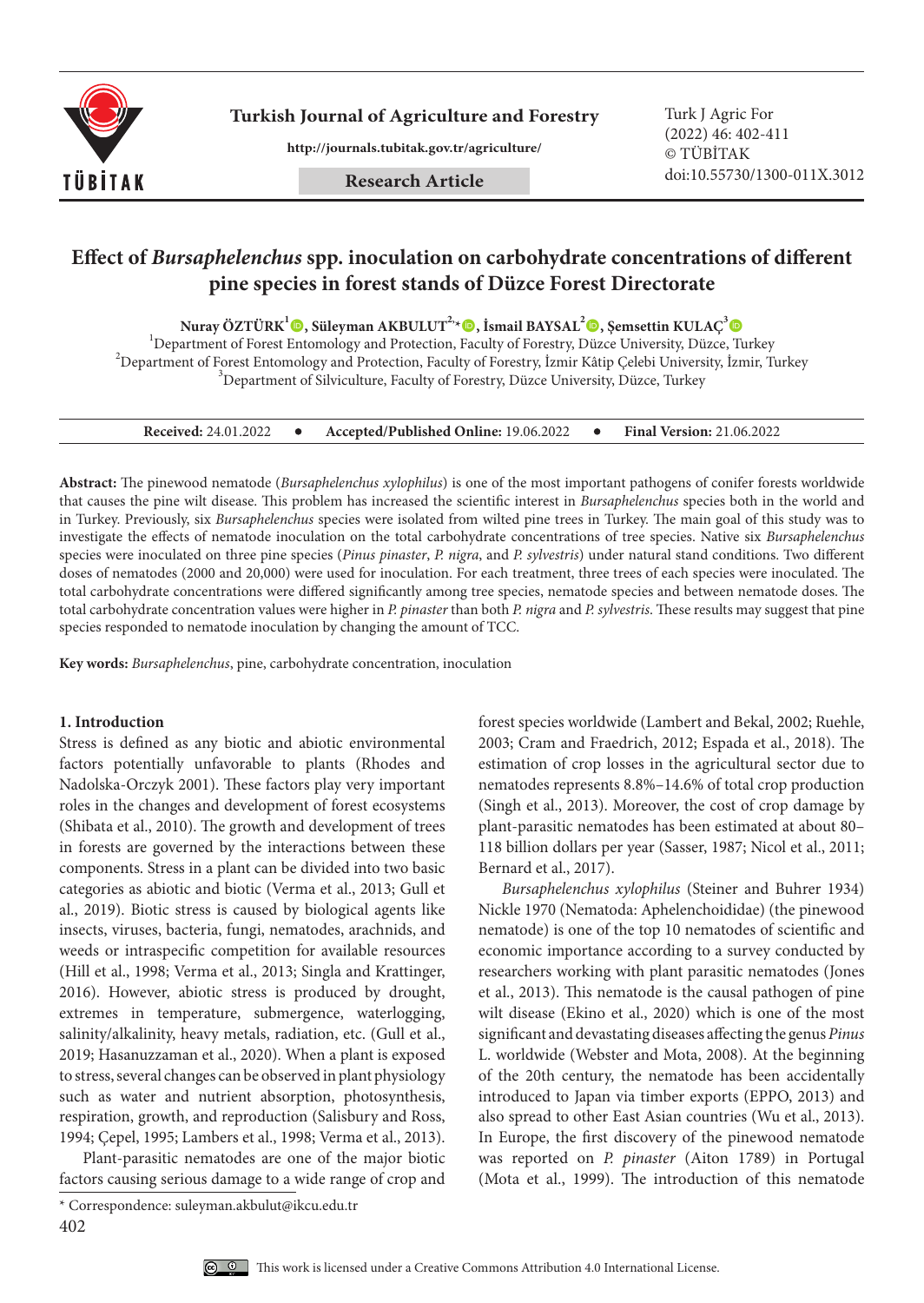into nonnative regions has caused huge wood product losses and irreversible changes in forest ecosystems (Mota et al., 2009). Due to this serious threat, the scientific interest to this group of nematodes has increased. In Turkey, several survey studies have been conducted and six *Bursaphelenchus* species were previously reported (Akbulut et al., 2006, 2007a, 2008, 2013; Dayı et al., 2014). In addition, pathogenicity studies were also carried out in both greenhouse and under field conditions (Akbulut et al., 2007b, 2015; Dayı and Akbulut, 2012; Öztürk et al., 2019).

A close relationship has been observed between the development of pine wilt disease and environmental factors (Mamiya, 1983). Both high-temperature and water stress accelerate the development of disease in pine trees (Ikeda et al., 1990; Sikora and Malek, 1991). It has also been reported that the number of susceptible pine trees to nematodes increases when the temperature is above 20 °C (Braasch and Enzian, 2004).

It is well known that soluble sugars (sucrose, glucose, and fructose) play a role in plant metabolism and supports plant growth and development (Halford et al., 2011; Lastdrager et al., 2014; Sami et al., 2016; Yasseen et al., 2018; Ciereszko, 2018). Due to its regulatory functions, it affects all life cycle stages of plants and controls the growth and development processes (Wind et al., 2010; Stokes et al., 2013). The soluble sugar content plays a very important role in carbohydrate metabolism and is closely related to photosynthesis and production (Wilcox, 2001). When plants are exposed to stress, a significant decrease occurs in photosynthetic source tissues and reduces the supply of soluble sugars to sink tissues (Rosa et al., 2009). In addition, plants adapt themselves to stress by accumulating various organic solutions such as sugar and proline (Gill et al., 2001). There is a strong relationship between soluble sugar concentration and stress tolerance (Morkunas and Ratajczak, 2014).

The present study was conducted to evaluate changes in total carbohydrate concentration (TCC) amounts due to the biostress induced by two inoculum doses of six different *Bursaphelenchus* species inoculated on three pine species under field conditions.

#### **2. Materials and methods**

#### **2.1. Site description**

The study was conducted in forested areas of the Düzce Forest District Directorate (40°48′N, 31°15′E for *P. pinaster*; 40°48′N, 31°16′E for *P. nigra*; 40°40′N, 31° 9′E for *P. sylvestris* stand) (Figure 1). In selected experimental plots, *P. pinaster* plots were established by planting *P. nigra* and *P. sylvestris* plots naturally. Some descriptive values of trees located in experimental plots are given in Table 1.

To evaluate the physiological responses of three pine species to six native *Bursaphelenchus* species (*B. mucronatus* (Mamiya & Enda, 1979), *B. sexdentati*  (Rühm, 1960), *B. anamurius* (Akbulut, Braasch, Baysal, Brandstetter, & Burgermeister, 2007), *B. vallesianus* (Braasch, Schönfeld, Polomski, & Burgermeister, 2004), *B. andrassyi* (Dayi, Calin, Akbulut, Gu, Schröder, Vieira, & Braasch, 2014), and *B. hellenicus* (Skarmoutsos, Braasch, & Michalopoulou, 1998)) a total of 36 trees (6 nematode species x 3 tree species x 2 doses) were selected for two inoculum doses (2000 nematodes for low and 20 000 for high) from each tree species. In addition, three trees were served as a control group for each tree species. Studies were carried out between June, 2015 and May, 2016. During the study period, temperature and relative humidity data were obtained by the data logger (Cem DT-172) located at each tree species stand.



**Figure 1.** Study areas.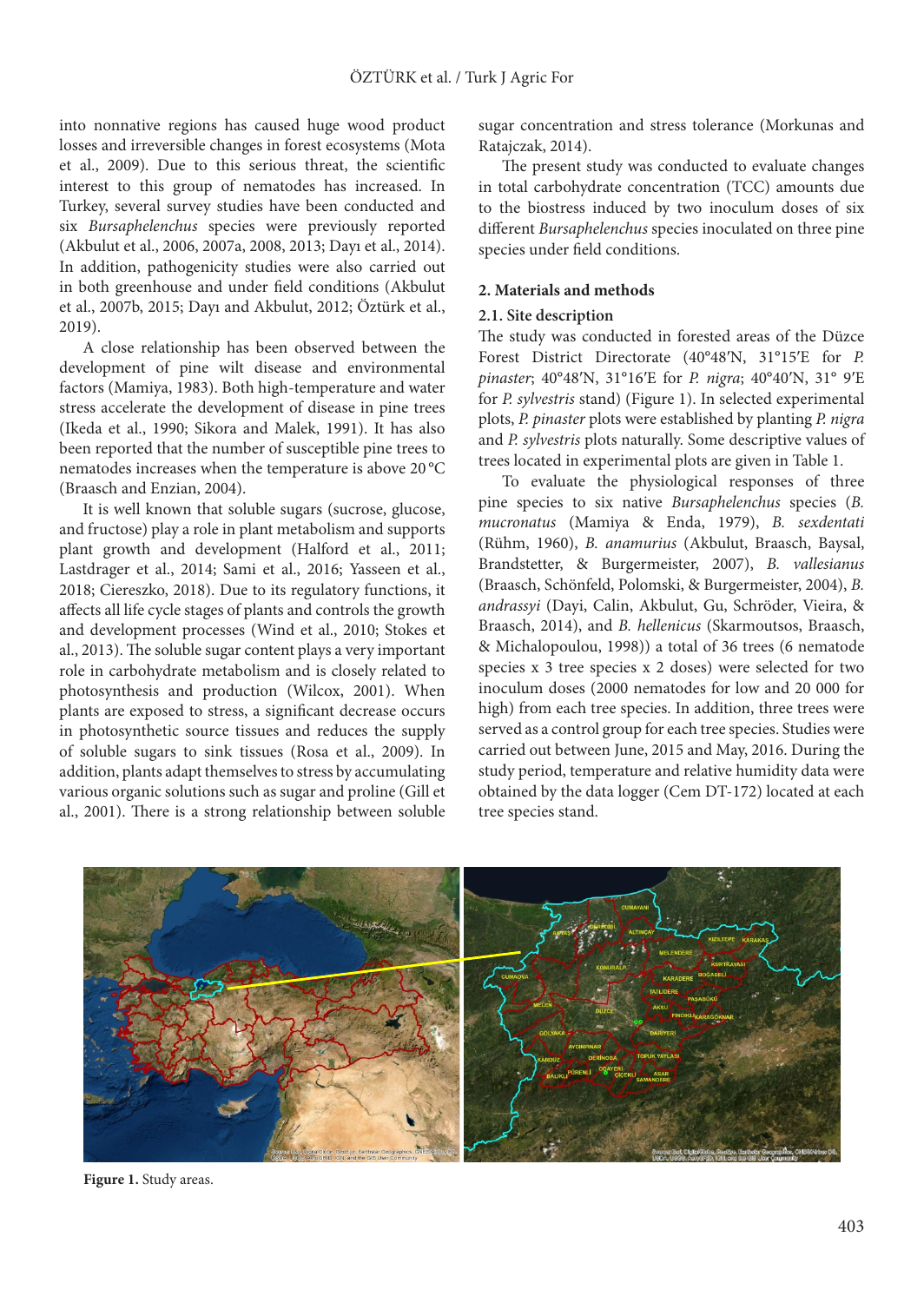| Tree species          | Diameter $(d_{1,30})$ | Height $(m)$   | Age (Year)     | Bark thickness (mm) |
|-----------------------|-----------------------|----------------|----------------|---------------------|
| P. pinaster           | $35.2 \pm 6.5$        | $23.2 \pm 1.2$ | $25.8 \pm 0.9$ | $3.2 \pm 0.7$       |
| P. nigra              | $25.7 \pm 3.0$        | $20.6 \pm 1.4$ | $40.1 \pm 1.3$ | $2.4 \pm 0.4$       |
| $\vert P.$ sylvestris | $31.2 \pm 4.1$        | $23.6 \pm 0.9$ | $42.0 \pm 1.4$ | $2.0 \pm 1.5$       |

**Table 1.** Mean (±SD) diameter, height, age, and bark thickness of tree stands.

## **2.2. Nematode culturing and inoculation**

Before the inoculation study, nematode species were reared on grey mold, *Botrytis cinerea* Pers., cultures on potato dextrose agar in Petri dishes at 25 °C for 7–8 days, and were extracted using the tray method. Each *Bursaphelenchus* species were placed into a 500-mL beaker and a homogeneous nematode suspension was obtained with the help of a magnetic stirrer. Five 0.5-mL samples were taken from the beaker. The nematode samples were placed in a scaled (1 cm  $\times$  1 cm) petri dish. Then the nematode density in the solution was calculated under a microscope. These processes were performed separately for both inoculum densities.

A method used in previous studies was taken into account for the inoculation of nematodes into trees. For this purpose, a 2.5‐mL nematode suspension (mixed‐stage nematodes) was inoculated into the hole (4–5 cm deep) on the trunk at 1.5 m above the ground of level, then holes were covered with styrofoam and grafting wax. Trees used as control groups were inoculated with distilled water (2.5 mL).

## **2.3. Carbohydrate concentration**

After inoculation, trees were monitored once a month for 6 months. The needle samples were taken from tree branches with long pruning shears by climbing the trees. Three branch samples from each tree were taken from the southern sides and the middle or top parts of the trees. Needles were removed from the branches and wrapped in aluminum foil, then brought to the laboratory in a sample transport container and analyzed to determine the TCC amount. Collected samples were stored in refrigeration condition (–86 °C) until processing.

The total carbohydrate concentration was determined according to Dubois et al. (1956). For this purpose, glucose stock (20 μg/mL) was prepared. First 0.02 g of glucose was weighed and 1 L of distilled water was added. Then, the mixture was homogenized in a magnetic stirrer. For the preparation of the 5% phenol solution, 5 g of phenol was weighed and completed with 100 mL of distilled water. To reset the photometer,  $1 \text{ mL of } H_2O$ ,  $1 \text{ mL of } 5\%$ phenol (Surechem Products LTD., P 1922), and 5 mL of H2 SO4 were added into a tube and cooled for 15 min. One milliliter of glucose stock, 1 mL of 5% phenol, and 5 mL of  $H_2SO_4$  (Sigma, 33, 974-1) were added into a tube and cooled for 15 min for measurement.

Needle samples taken from the trees were cut into pieces and placed into small paper bags and then dried at 60 °C for 48 h. Then, 0.025-g samples were weighed from the extracted samples and placed in Eppendorf tubes. The processes were repeated 3 times for each sample. Samples were stored at –30 °C until shredding. When all samples were ready, 1 mL of 80% ethanol was added to deep freeze Eppendorf tubes at  $-86$  °C to disintegrate in the tissue disintegrant. Thereafter, it was centrifuged at 8000 rpm for 10 min and 1 mL of supernatant was taken from the filtrate and then transferred to Eppendorf tubes, and stored at –30 °C until the processing time.

Into 10 mL capped glass tubes, 950 μL of purified water was added, later 50 μL (contained in –30 °C inhouse extract) was taken and added to the glass vials and vortexed. After adding 1 mL of 5% phenol into the tube, it was vortexed again. Subsequently, 5 mL of sulfuric acid was added to the mixture and vortexed again. The reaction mixture was then allowed to cool for 15 min. Carbohydrate concentration was measured by reading the absorbances at 490 nm in 3-mL cuvettes against a blank.

## **2.4. Statistical analysis**

The factorial ANOVA analysis was used to evaluate the effects of nematode species on TCC amounts of pine species. All statistical analyses were performed using the SPSS Statistical Package. The results were considered significant at  $p \leq 0.05$ .

## **3. Results**

All data were tested for normality with the Kolmogorov– Smirnov test (Achim and Zöfel 2000). The distributions of the total carbohydrate concentration (TCC) significantly deviated from normality (Kolmogorov–Smirnov tests, p < 0.05). Therefore, the nonparametric Kruskal-Wallis test was used to investigate significant differences in the TCC among tree species. It was found that the TCC was significantly different among tree species ( $\chi^2 = 435.911$  $SD = 2$ ,  $p = 0.000$ ) (Table 2). The Mann–Whitney U test was used for nonparametric comparisons. Bonferroni correction for multiple comparisons were applied; corrected  $\alpha$  = 0.0167 (0.05/3). The TCC was significantly different between *Pinus pinaster* and *P. nigra*; *P. pinaster* and *P. sylvestris*; *P. nigra* and *P. sylvestris* (respectively; *U* = 101,080, p = 0.000; *U* = 178,834.500, p = 0.000; *U* = 134,992.000, p = 0.000). The TCC was higher in *P. pinaster* than in both *P. nigra* and *P. sylvestris* (Table 2).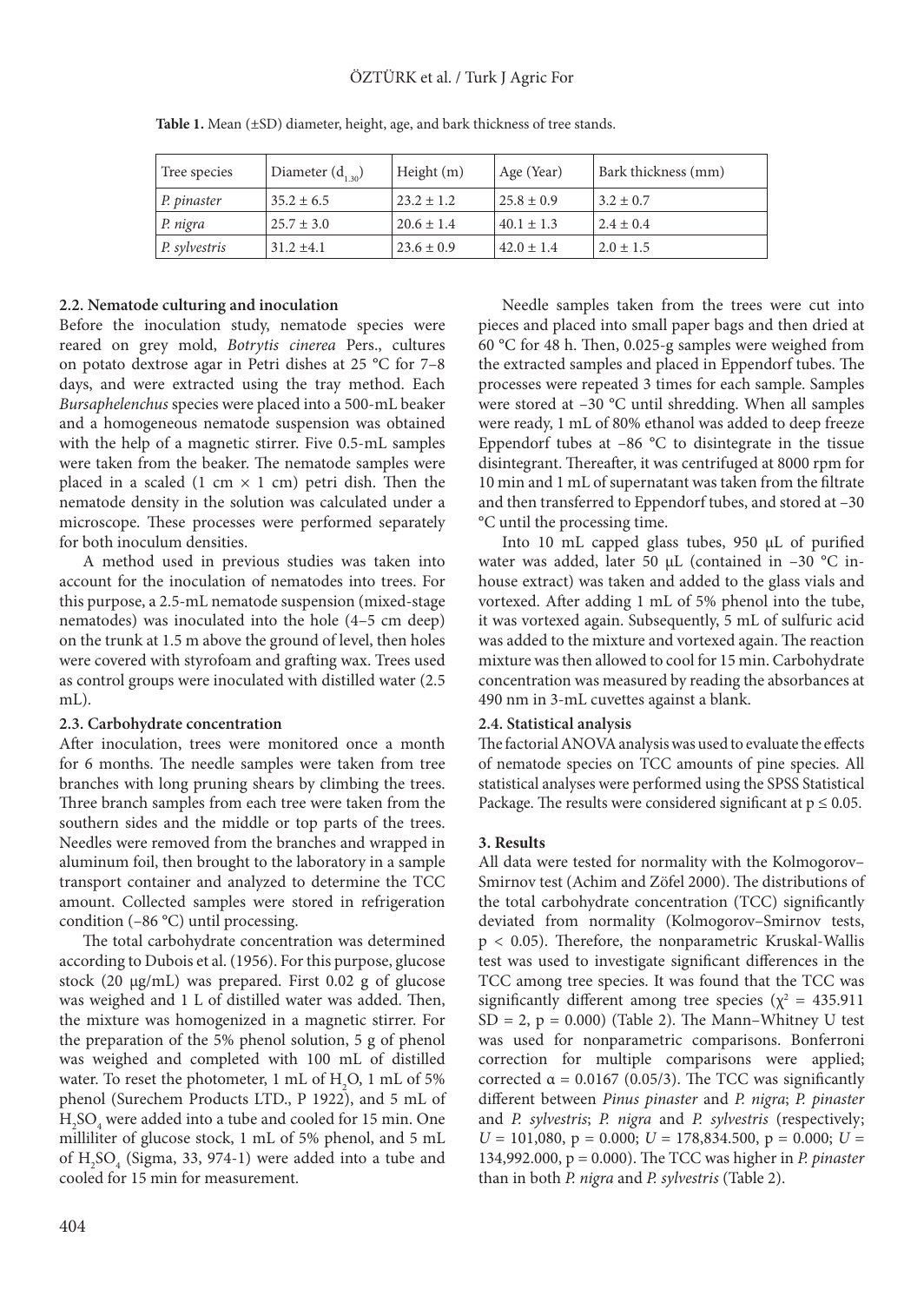According to the results of the Kruskal–Wallis H test, the effect of nematode species on TCC was significantly different (χ2 = 44.573 SD = 6, p = 0.000). Pairwise comparisons with significant differences between nematode species are given in Table 3. The highest amount of TCC was measured in *P. sylvestris* trees inoculated with *B. hellenicus* in May and the control group of *P. nigra* trees in August. In *P. pinaster* stand, the highest TCC was measured in trees inoculated with *B. sexdentati* and the control group in November. However, the lowest amount of TCC in *P. pinaster* stand was measured in trees inoculated with *B. mucronatus* in September. In addition, the lowest amount of TCC in *P. nigra* and *P. sylvestris* stands was measured in trees inoculated with *B. vallesianus* in May and October, respectively (Figure 2).

The use of two different nematode doses for inoculation significantly affected the amount of TCC among pine species ( $\chi^2$  = 26.593 SD=2, p= 0.000). In general, the highest TCC was measured in control groups in all three species. However, the lowest TCC was measured in trees inoculated with a high dose of nematodes (Figure 3).

Average temperatures in *P. pinaster* and *P. nigra* stands were above 20 °C between July and September except for *P. sylvestris* stand (Figure 4). There was a significant and negative correlation between the TCC and monthly temperatures for *P. pinaster* ( $r = -0.085$ ,  $p = 0.024$ ). No relationship was found between the TCC and the relative humidity ( $r = 0.040$ ,  $p = 0.287$ ) for *P. pinaster*. The TCC and the relative humidity were correlated negatively and positively for *P. nigra* (r= –0.195, p = 0.000) and *P. sylvestris*  $(r = 0.077, p = 0.041)$ , respectively. A positive correlation was found between the TCC and monthly temperatures for *P. nigra* ( $r = 0.155$ ,  $p = 0.000$ ). The total carbohydrates and monthly temperatures were negatively correlated for *P. sylvestris* (r = –0.220, p = 0.000).

#### **4. Discussion**

Stress induced by abiotic or biotic factors such as temperature, drought, nutritional substrate availability, pathogen activities can cause changes in plant physiology including metabolic activities of plant tissues (Bolla et al., 1987; Salisbury and Ross, 1994; Çepel, 1995; Lambers et al.,

**Table 2.** Kruskal–Wallis nonparametric test results.

| Tree species              |     | Mean rank | <b>SD</b> | $v^2$   |       |
|---------------------------|-----|-----------|-----------|---------|-------|
| $\vert P. pinaster \vert$ | 702 | 1356.76   |           | 435.911 | 0.000 |
| P. nigra                  | 702 | 687.78    |           |         |       |
| $\vert P.$ sylvestris     | 702 | 1115.95   |           |         |       |

**Table 3.** Pairwise comparisons of nematode species (independent-samples Mann–Whitney U test).

| Z       | U       | Adjusted $p$ value |
|---------|---------|--------------------|
| $-3.15$ | 44981.0 | 0.002              |
| $-2.65$ | 46170.0 | 0.008              |
| $-3.65$ | 43797.0 | 0.000              |
| $-6.00$ | 17488.5 | 0.000              |
| $-2.07$ | 47568.0 | 0.039              |
| $-2.67$ | 46120.0 | 0.008              |
| $-5.13$ | 18757.5 | 0.000              |
| $-3.00$ | 21865.5 | 0.003              |
| $-2.16$ | 47350.0 | 0.031              |
| $-4.70$ | 19389.5 | 0.000              |
| $-3.92$ | 20523.0 | 0.000              |
| $-2.49$ | 22603.5 | 0.013              |
|         |         |                    |

\* 1 = *B. mucronatus*; 2 = *B. vallesianus*; 3 = *B. sexdentati*; 4 = *B. hellenicus*; 5 = *B. andrassyi*; 6 = *B. anamurius*; 7 = Control Group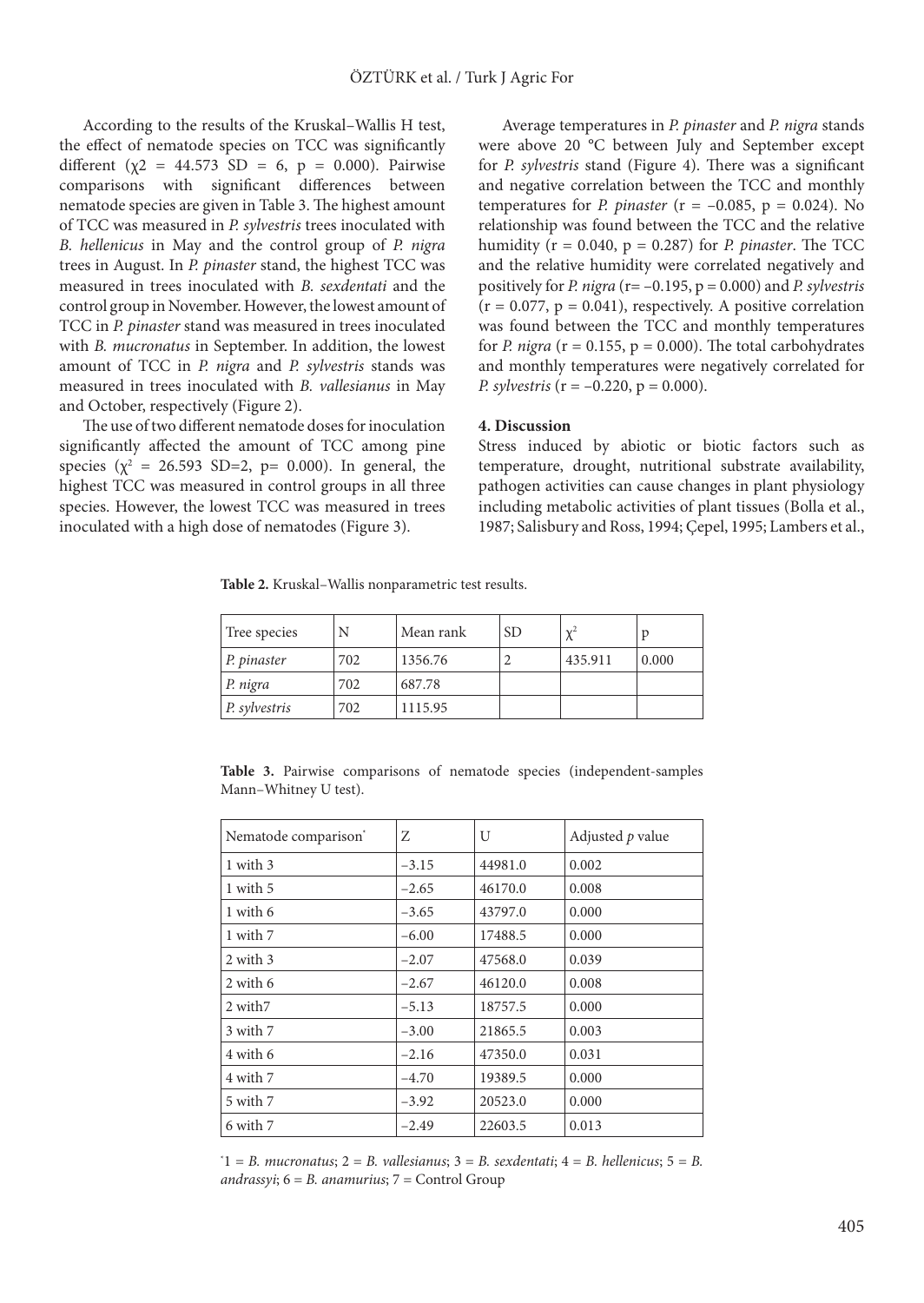

**Figure 2.** Effects of nematode species on TCC in *P. pinaster* (a) *P. nigra* (b), and *P. sylvestris*  (c) stands.

1998; Verma et al., 2013). Plant-parasitic nematodes lead to stress in host plant species. *Bursaphelenchus xylophilus* is one of the most significant and devastating plant parasitic nematodes affecting the genus *Pinus* L. worldwide. Pine seedlings respond to the stress after inoculation of *B. xylophilus* by initial decreasing in both reducing and nonreducing carbohydrates (Bolla et al., 1987). They suggested that the nematode parasitism has caused several changes in pine seedlings (disruption of nutrient and water movement, and declining photosynthetic activity due to leaf chlorosis resulting from *B. xylophilus* infection) (Bolla et al., 1987).

In the current study, the TCC differed significantly among tree species and *P. pinaster* had the highest TCC.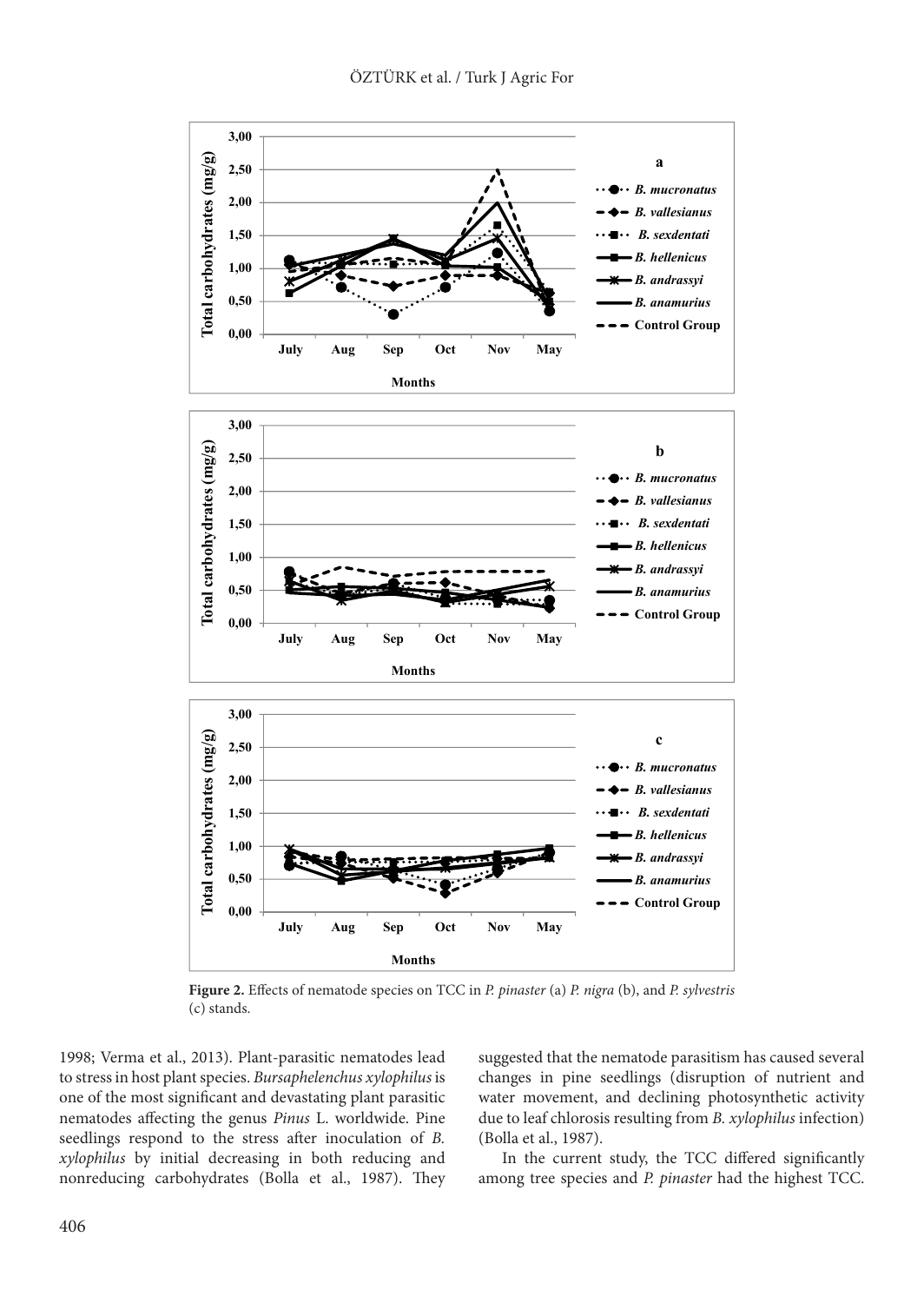

**Figure 3.** Effects of nematode doses on TCC in *P. pinaster* (a) *P. nigra* (b), and *P. sylvestris*  (c) stands.

The TCC was significantly different among nematode species and inoculation doses. These differences were mainly found between *B. mucronatus* and 3 other *Bursaphelenchus* species and *B. vallesianus* and 2 other species (Table 3). These results suggested that pine species responded to nematode inoculation by changing the amount of TCC. No mortality was observed in nematode inoculated trees. In a previous study, it was reported that six native *Bursaphelenchus* species inoculated to pine trees under natural stand conditions were not pathogenic to pine trees (Öztürk et al., 2019). They suggested that inoculated nematode species were not successful in colonizing and killing trees under natural stand conditions or successful colonization occurred but the population was not able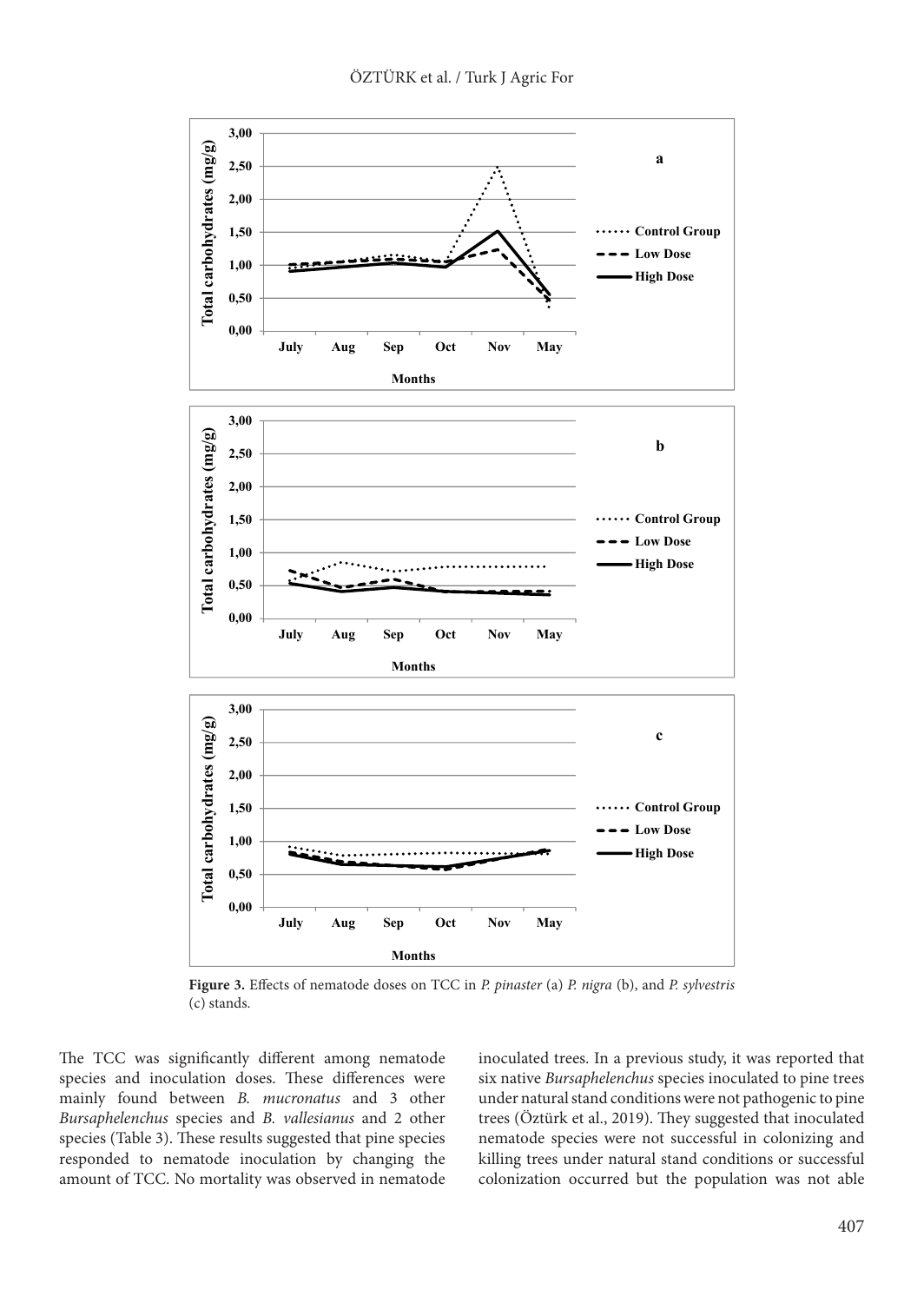

**Figure 4.** Monthly mean temperature and relative humidity of each tree stand during study period.

to survive for a long time in healthy host trees. In the current study, similar results were found. Due to nematode inoculation, the TCC initially decreased and fluctuated during the study period. Nematodes may cause temporary stress but not enough to kill trees at the end of the study.

Carbohydrates in plants are a physiological measure of stress tolerance and are used as energy reserves under stress conditions (Watschke et al., 1972, 1973; Beard, 1973; Howard and Watschke, 1985, 1991; Hull, 1992; Maness, 2010). Studies have shown that changes in the carbohydrate contents of plants are closely related to the weather temperature (Liu and Huang, 2000; Huang and Gao, 2000; Liu and Huang, 2001). The reduction in total carbohydrate content may result from an imbalance between carbon production in photosynthesis and its consumption in respiration (Liu et al., 2011). Energy and nutrient stresses caused by biotic and abiotic stress factors in plants lead to changes in growth functions (Lastdrager et al., 2014). Sugars, which have an effect on the growth and development of plants, are active components that reflect the energy status of plants and play a protective role against stress factors (Lastdrager et al. 2014; Ciereszko, 2018).

In previous studies, sugar accumulation has been observed under biotic and abiotic stress conditions (Ciereszko, 2009; Morkunas and Ratajczak, 2014; Żebrowska et al., 2017; Łukaszuk et al., 2017). Lower sugar levels were observed in plant tissues under abiotic stress conditions (Ciereszko, 2009; Sami et al., 2016). A study was conducted to determine the level of soluble sugars (sucrose, glucose, and fructose) on leaves of 10-day-old *Pisum sativum* L. seedlings infected with 10, 20, and 30 apterous adult females of the *Acyrthosiphon pisum* Harris

(Morkunas et al., 2015). They reported that the lower total sugar content was observed at 72 and 96 h after infestation by *A. pisum* compared to the control groups of *P. sativum*.

The total carbohydrates in plants decrease seasonally from the beginning of the vegetation period to the middle of summer, then increase gradually and reach their highest level in the winter period (Kulaç et al., 2012; Wang and Zwiazek, 1999). In the current study, the TCC fluctuated from July to May (Figure 3). Different patterns were observed among tree species. Unfortunately, no data is available between November and May due to severe weather conditions in the location of the *P. sylvestris* stand.

It was reported that carbohydrate concentrations initially decreased due to the decrease or loss of transpiration as a result of *B. xylophilus* infection (Bolla et al., 1987). It was found that high-dose inoculated trees had a lower sugar concentration than that of low-dose inoculated trees. In the current study, the TCC increase in control groups of pine species as a result of high transpiration due to high temperatures in November.

The present study was carried out due to limited information available about the responses of the trees to biotic stress infected with *Bursaphelenchus* spp. under natural stand conditions. Forests are complex ecosystems that comprise abiotic and biotic components. These components are connected with each other in an ecosystem. In this context, it is important to investigate the effects of biotic and abiotic factors and their results in the protection and utilization of forested areas. Forest pests and diseases will be more effective to the plants directly or indirectly due to the changing balances of the world's ecosystems.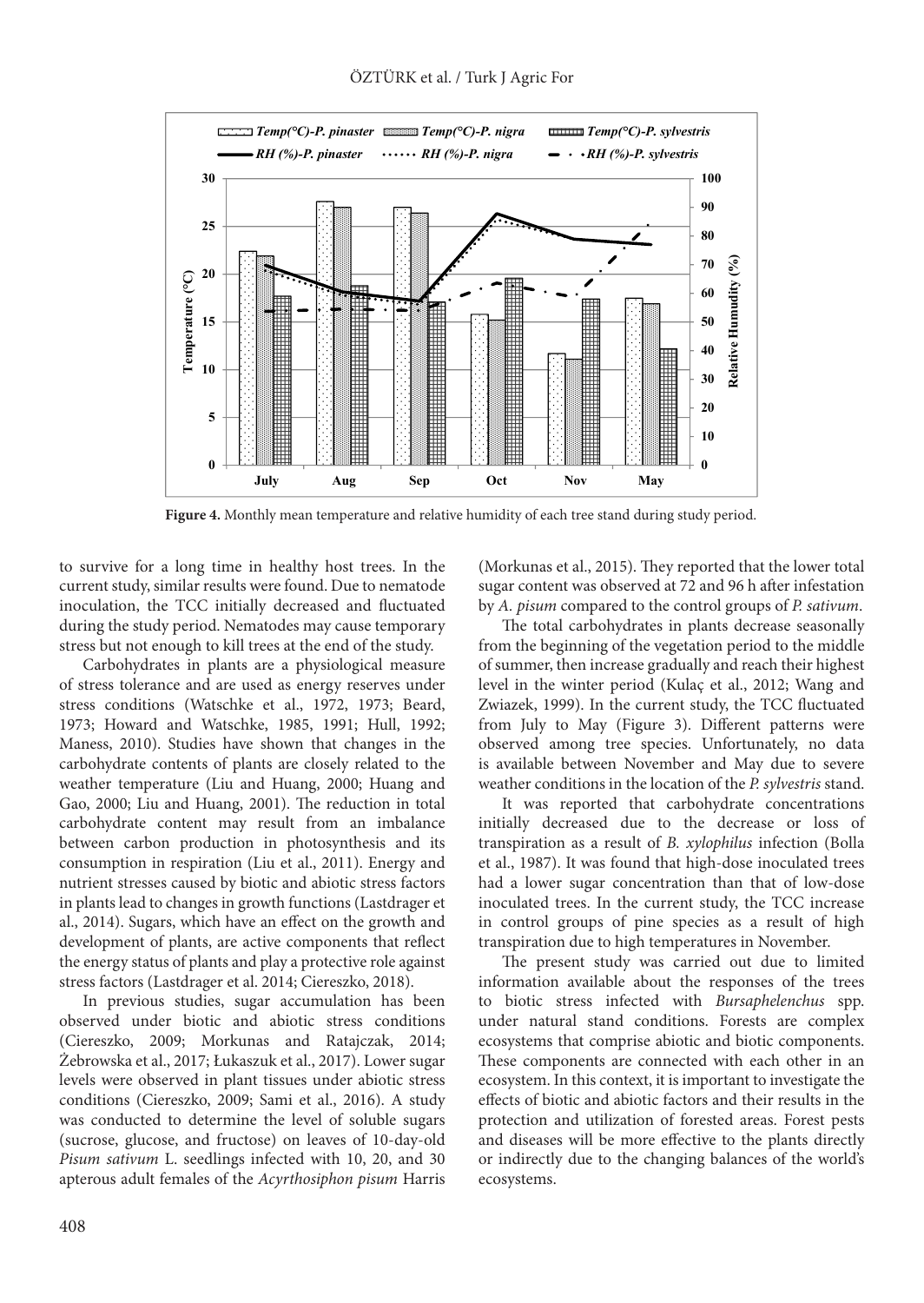#### **Acknowledgments**

This study was supported by Düzce University, Research Fund Project Number 2015.02.02.338. The authors greatly acknowledged the assistance and permission of General

#### **References**

- Achim B, Zöfel P (2000). SPSS Version 10 Einführung in die moderne Datenanalyse unter Windows. Munich: Addison Wesley (in German).
- Akbulut S, Vieira P, Ryss A, Yüksel B (2006). Preliminary survey of the pinewood nematode in Turkey. Bulletin OEPP/EPPO Bulletin 36 (3). doi: 10.1111/j.1365-2338.2006.01056.x
- Akbulut S, Braasch H, Baysal İ, Brandstetter M, Burgermeister W (2007a). Description of *Bursaphelenchus anamurius* sp n Nematoda Parasitaphelenchidae from *Pinus brutia* in Turkey. Nematology 9 (6):859-867. doi: 10.1163/156854107782331207
- Akbulut S, Yüksel B, Serin M, Baysal İ, Erdem M (2007b). Pathogenicity of *Bursaphelenchus mucronatus* in pine seedlings under greenhouse conditions. Turkish Journal of Agriculture and Forestry 31: 169-173.
- Akbulut S, Elekçioğlu H, Keten A (2008). First record of *Bursaphelenchus vallesianus* Braasch Schönfeld Polomski and Burgermeister in Turkey. Turkish Journal of Agriculture and Forestry 32 (4): 273-279.
- Akbulut S, Braasch H, Cebeci H (2013). First report of *Bursaphelenchus hellenicus* Skarmoutsos Braasch Michalopoulou 1998 Nematoda Aphelenchoididae from Turkey. Forest Pathology 43 (5): 402-406.
- Akbulut S, Yüksel B, Serin M, Erdem M (2015). Comparison of pathogenic potential of *Bursaphelenchus* species on conifer seedlings between greenhouse and outdoor conditions. Phytoparasitica 43 (2): 209-214.
- Beard JB (1973). Turfgrass science and culture. Prentice Hall, Englewood Cliffs, N.J.
- Bernard GC, Egnin M, Bonsi C (2017). The impact of plant-parasitic nematodes on agriculture and methods of control, In book: Nematology - Concepts, Diagnosis and Control, doi:10.5772/ intechopen.68958.
- Braasch H, Enzian, S (2004). The pinewood nematode problem in Europe present situation and outlook, Proceedings of International Workshop Portugal, 77-91.
- Bolla RI, Fıtzsımmons K, Wınter REK (1987). Carbohydrate concentration in pine as affected by inoculation with *Bursaphelenchus xylophilus* 1. Journal of Nematology, 19 (1): 51-57.
- Ciereszko I (2009). Sucrose metabolism in plant tissues under stress conditions: key enzymes, localization and function. In: Maksymiec W, editor. Compartmentation of responses to stresses in higher plants, true or false. Kerala: Transworld Research Network; p. 193-218.

Directorate of Forestry, Bolu Regional Directorate of Forestry. The authors thank Abdulmutalip Öztürk and Eyüp Öztürk for their help during field studies.

- Ciereszko I (2018). Regulatory roles of sugars in plant growth and development. Acta Societatis Botanicorum Poloniae 87 (2). doi: 10.5586/asbp.3583, 87 (2)
- Cram MM, Fraedrich SW (2012). Nematode damage and management in North American forest nurseries. Tree Planters' Notes 55 (1): 27-35.
- Çepel N (1995). Orman Ekolojisi 4. Baskı. İstanbul Üniversitesi Orman Fakültesi Yayını, No: 433, İstanbul (in Turkish).
- Dayı M, Akbulut S (2012). Pathogenicity testing of four *Bursaphelenchus* species on conifer seedlings under greenhouse conditions. Forest Pathology 42 (3): 213-219.
- Dayi M, Calin M, Akbulut S, Gu J, Schröder T et al. (2014). Morphological and molecular characterisation of *Bursaphelenchus andrassyi* sp n Nematoda Aphelenchoididae from Romania and Turkey. Nematology 16: 207-218.
- Dubois M, Gilles KA, Hamilton JK, Rebers PA, Smith F (1956). Colorimetric method for the determination of sugars and related substances. Analytical Chemistry 28: 350-356.
- Ekino T, Kirino H, Kanzaki N, Shinya R (2020). Ultrastructural plasticity in the plant-parasitic nematode, Bursaphelenchus xylophilus. Scientific Reports 10 (1): 11576.
- EPPO (2013). European and mediterranean plant protection organization, PM 7/4 (3) Bursaphelenchus xylophilus. Bulletin OEPP/EPPO Bulletin 43 (1): 105-118.
- Espada M, van den Akker SE, Maier T, Vijayapalani P, Baum T et al. (2018). STATAWAARS: a promoter motif associated with spatial expression in the major effector-producing tissues of the plant-parasitic nematode *Bursaphelenchus xylophilus*. BMC Genomics 19 (1): 553. doi: 10.1186/s12864-018-4908-2
- Gill PK, Sharma AD, Singh P, Bhullar SS (2001). Effect of various abiotic stresses on the growth, soluble sugars and water relations of Sorghum seedlings grown in light and darkness. Bulgarian Journal of Plant Physiology 27 (1–2): 72–84.
- Gull A, Lone AA, Islam Wani NU (2019). Biotic and abiotic stresses in plants. In: Abiotic and Biotic Stress in Plants. doi:10.5772/ intechopen.85832.
- Halford NG, Curtis TY, Muttucumaru N, Postles J, Mottram DS (2011). Sugars in crop plants, Annals of Applied Biology - AAB 158 (1): 1-25. doi: 10.1111/j.1744-7348.2010.00443.x
- Hasanuzzaman M, Borhannuddin Bhuyan MHM, Zulfiqar F, Raza A, Mohammad Mohsin S et al. (2020). Reactive oxygen species and antioxidant defense in plants under abiotic stress: Revisiting the Crucial Role of a Universal Defense Regulator. Antioxidants (Basel) 9 (8): 681. doi: 10.3390/antiox9080681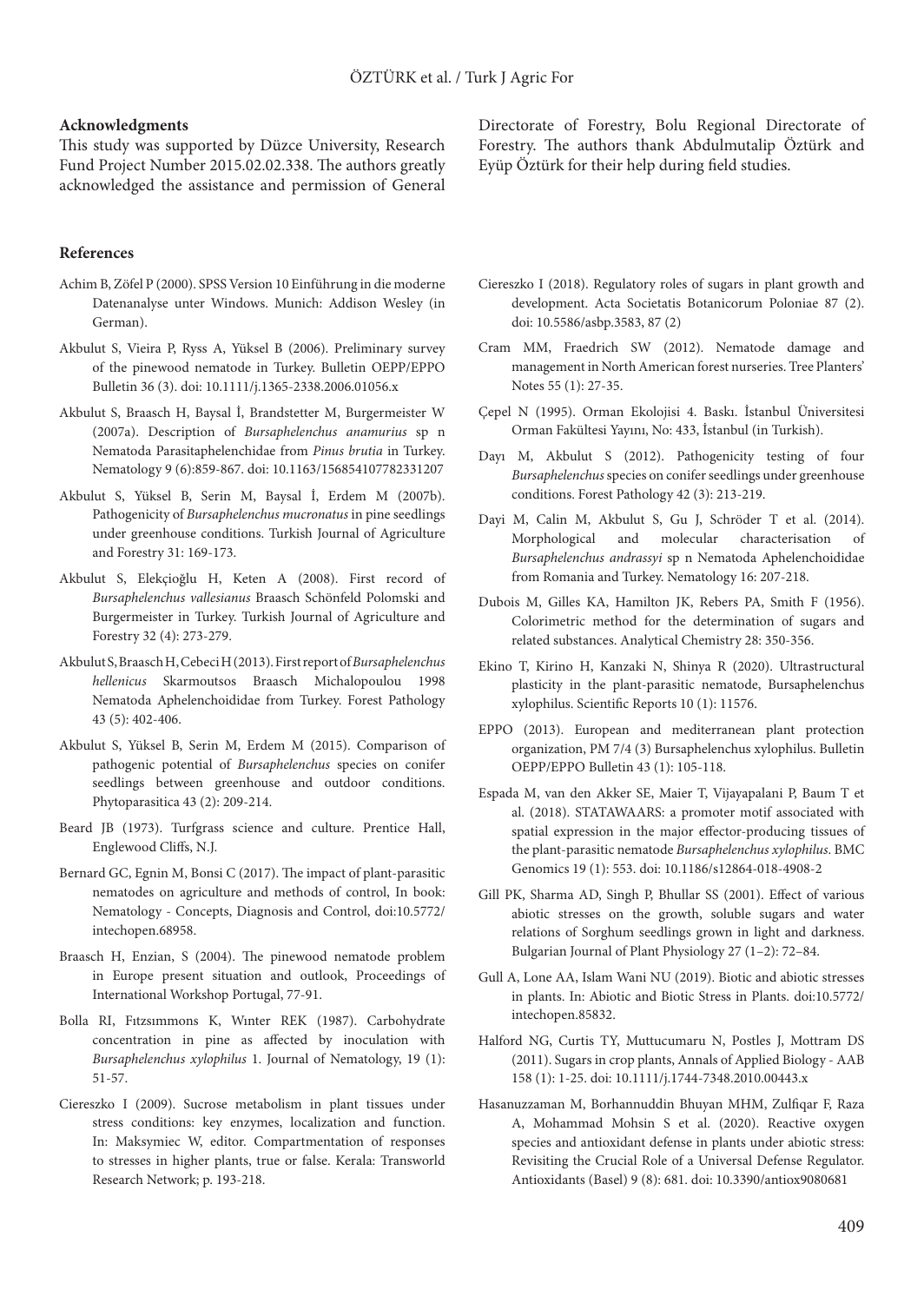- Hill J, Becker HC, Tigerstedt PMA (1998). Quantitative and ecological aspects of plant breeding. Chapman and Hall, London, UK.
- Howard HF, Watschke TL (1985). Mechanisms of relative high temperature tolerance among Kentucky bluegrass cultivars. p.126. In 1985 Agronomy Abstracts, ASA, Madison, WI
- Howard HF, Watschke TL (1991). Variable high-temperature tolerance among Kentucky bluegrass cultivars. Agronomy Journal 83: 689-693.
- Huang B, Gao H (2000). Growth and carbohydrate metabolism of creeping bentgrass cultivars in response to increasing temperatures. Crop Science 40: 1115-1120
- Hull R (1992). Energy relations and carbohydrate partitioning in turfgrass, p. 175-205. In: D.V Waddington, R.N. Carrow, and R.C. Sherman.(eds.). Turfgrass. American Society of Agronomy, Madison, Wis.
- Ikeda T, Kiyohara T, Kusunoki M (1990). Change in water status of *Pinus thunbergii* Parl. inoculated with species of *Bursaphelenchus.* Journal of Nematology 22: 132-135.
- Jones J, Haegeman A, Danchin E, Gaur H, Helder J et al. (2013). Top 10 plant-parasitic nematodes in molecular plant pathology. Molecular Plant Pathology 14: 946-961. doi: 10.1111/mpp.12057
- Kulaç S, Nzokou P, Guney D, Cregg BM, Turna I (2012). Growth and physiological response of Fraser fir (*Abies fraseri* (Pursh) Poir.) seedlings to drought stress: seasonal and diurnal variations in photosynthetic pigments and carbohydrate concentration. Hortscience 47: 1512-1519.
- Lambers H, Chapin FS, Pons TL (1998). Plant physiological Ecology. Springer-Verlang, New York. Larcher, W. (1995) Physiological Plant Ecology. III Ed. pringer-Verlag, Berlin.
- Lambert K, Bekal S (2002). Introduction to plant-parasitic nematodes. The Plant Health Instructor. doi: 10.1094/PHI-I-2002-1218-01
- Lastdrager J, Hanson J, Smeekens S (2014). Sugar signals and the control of plant growth and development. Journal of Experimental Botany 65 (3): 799-807.
- Liu X, Huang B (2000). Carbohydrate accumulation in relation to heat stress tolerance in two creeping bentgrass cultivars. Journal of the American Society for Horticultural Science 125: 442-447.
- Liu B, Li YS, Liu XB, Wang C, Jın J et al. (2011). Lower total soluble sugars in vegetative parts of soybean plants are responsible for reduced pod number under shading conditions. Australian Journal of Crop Science 5 (13): 1852-1857.
- Liu X, Huang B (2001). Seasonal changes and cultivar difference in turf quality,
- photosynthesis, and respiration of creeping bentgrass. HortScience 36: 1131-1135.
- Łukaszuk E, Rys M, Możdżeń K, Stawoska I, Skoczowski A et al. (2017). Photosynthesis and sucrose metabolism in leaves of *Arabidopsis thaliana* aos, ein4 and rcd1 mutants as affected by wounding. Acta Physiologiae Plantarum 39: 17.
- Mamiya Y (1983). Pathology of the pine wilt disease caused by *Bursaphelenchus xylophilus*. Annual review of Phytopathology 21: 201-220.
- Maness NO (2010). Extraction and analysis of soluble carbohydrates. Methods in molecular biology (Clifton, N.J.) 639: 341-70. doi: 10.1007/978-1-60761-702-0\_22
- Mota MM, Braasch H, Bravo MA, Penas AC, Burgermeister W et al. (1999). First report of *Bursaphelenchus xylophilus* in Portugal and in Europe. Nematology 1: 727-734.
- Mota MM, Futai K, Vieira P (2009). Pine wilt disease and the pinewood nematode, *Bursaphelenchus xylophilus*. In: Integrated Management of Fruit Crops Nematodes, pp 253-274.
- Morkunas I, Ratajczak L (2014). The role of sugar signaling in plant defense responses against fungal pathogens. Acta Physiologiae Plantarum 36: 1607-1619.
- Morkunas I, Woźniak A, Formela M, Mai VC, Marczak L et al. (2015). Pea aphid infestation induces changes in flavonoids, antioxidative defence, soluble sugars an sugar transporter expression in leaves of pea seedlings. Protoplasma 253 (4). doi: 10.1007/s00709-015-0865-7
- Nicol J, Turner D, Coyne L., den Nijs L, Hockland S et al. (2011). Current nematode threats to world agriculture. In: Jones J, Gheysen G, Fenoll C, editors. Genomics and Molecular Genetics of Plant-Nematode Interactions. Berlin: Springer Science Business Media 21-43. doi: 10.1007/978-94-007-0434- 3\_2
- Öztürk N, Akbulut S, Baysal İ (2019). Determination of pathogenicity of *Bursaphelenchus* species on different pine species under natural conditions in Düzce. Phytoparasitica 47 (1): 89–97.
- Rhodes D, Nadolska-Orczyk A (2001). Plant stress physiology. Encyclopaedia of Life Sciences, doi: 10.1038/npg.els.0001297.
- Rosa M, Prado C, Podazza G, Interdonato R, González JA et al. (2009). Soluble sugars—metabolism, sensing and abiotic stress. Plant Signaling & Behavior 4 (5): 388-393.
- Ruehle JL (2003). Nematodes and forest trees types of damage to tree roots. Annual Review of Phytopathology 11 (1): 99-118.
- Salisbury FB, Ross CW (1994). Fisiología vegetal. Grupo Editorial Iberoamericana, México, DF. (in Spanish).
- Sami F, Yusuf M, Faizan M, Faraz A, Hayat S (2016). Role of sugars under abiotic stress. Plant Physiology and Biochemistry 109: 54-61.
- Sasser J, Freckman D (1987). A world perspective on nematology: The role of the society. In: Veech J, Dickson D, editors. Vistas on Nematology; Society of Nematologists, Inc.: Hyattsville, MD .pp.7-14
- Shibata M, Masaki T, Tanaka H, Niiyama K (2010). Effects of abiotic and biotic factors and stochasticity on tree regeneration in a temperate forest community. Ecoscience 17 (2): 137-145.
- Sikora EJ, Malek RB (1991). Influence of temperature on development of pine wilt in Scots pine.Journal of Nematology 23: 188-193.
- Singh S, Hodda M, Ash G (2013). Plant-parasitic nematodes of potential phytosanitary importance, their main hosts and reported yield losses. Bulletin OEPP/EPPO Bulletin 43 (2): 334-374.